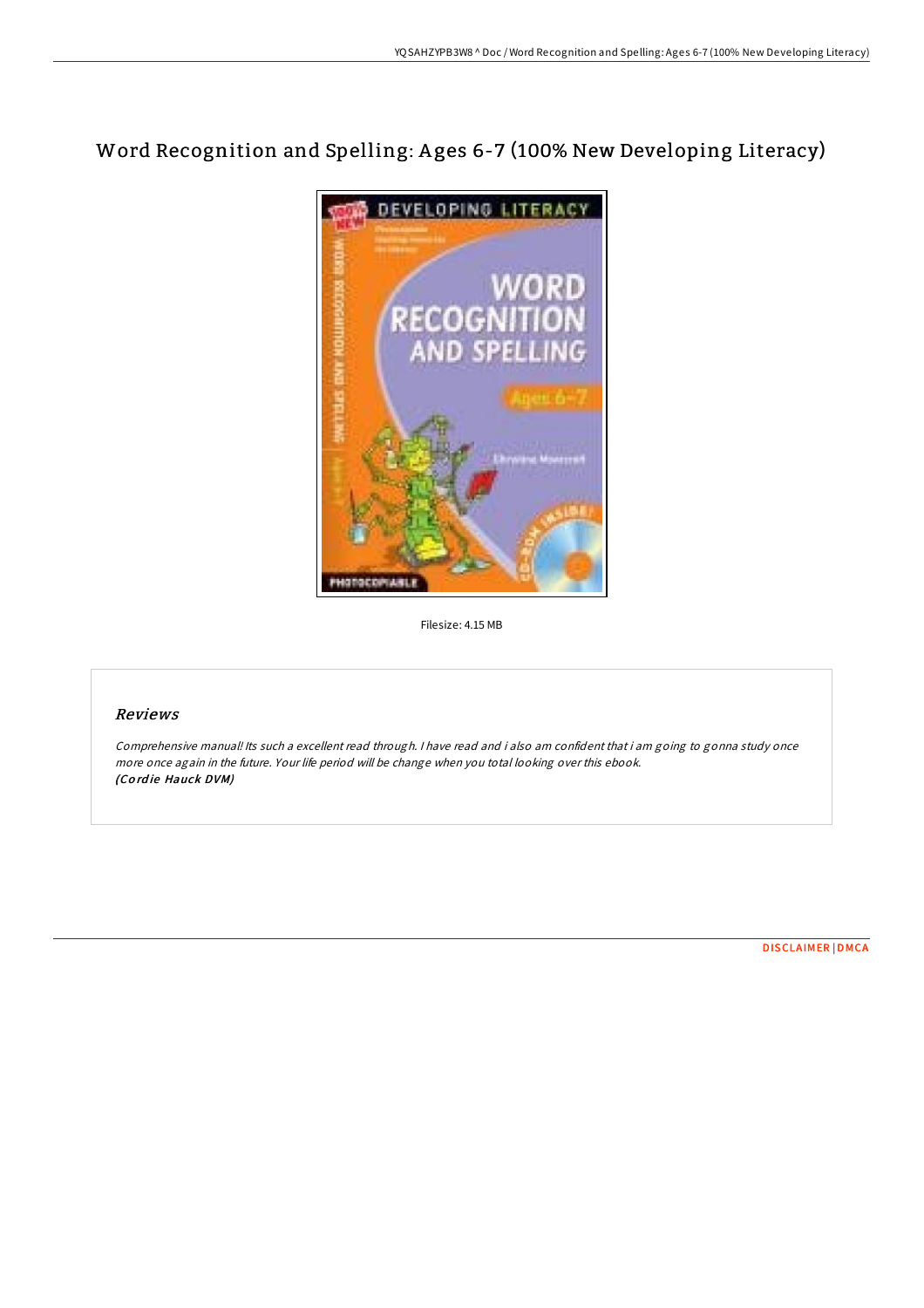## WORD RECOGNITION AND SPELLING: AGES 6-7 (100% NEW DEVELOPING LITERACY)



A & C Black Publishers Ltd, 2009. CD-ROM. Book Condition: New. Shipped from the UK within 2 business days of order being placed.

 $\textcolor{red}{\blacksquare}$ Read Word Recognition and Spelling: Ages 6-7 (100% New Developing Literacy) [Online](http://almighty24.tech/word-recognition-and-spelling-ages-6-7-100-new-d.html) Download PDF Word Recognition and Spelling: Ages 6-7 [\(100%](http://almighty24.tech/word-recognition-and-spelling-ages-6-7-100-new-d.html) New Developing Literacy)